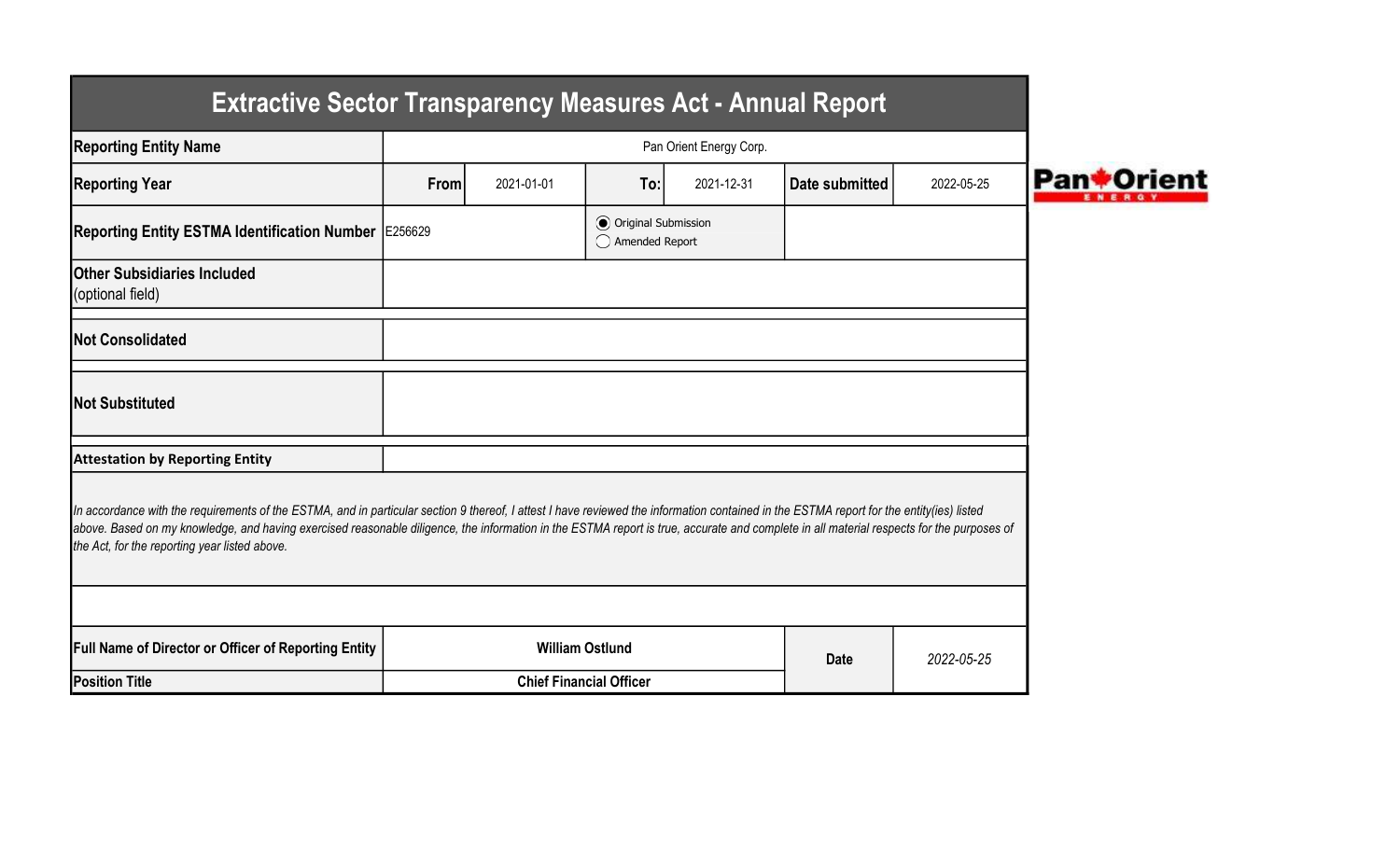| <b>Extractive Sector Transparency Measures Act - Annual Report</b> |                               |                                                                                                                                                                                                                                                                                                                                                                                                                                                                                                                                                                                                                                                  |              |                  |             |                                |                |                  |                                              |                               |                                 |
|--------------------------------------------------------------------|-------------------------------|--------------------------------------------------------------------------------------------------------------------------------------------------------------------------------------------------------------------------------------------------------------------------------------------------------------------------------------------------------------------------------------------------------------------------------------------------------------------------------------------------------------------------------------------------------------------------------------------------------------------------------------------------|--------------|------------------|-------------|--------------------------------|----------------|------------------|----------------------------------------------|-------------------------------|---------------------------------|
| <b>Reporting Year</b>                                              | From:                         | 2021-01-01                                                                                                                                                                                                                                                                                                                                                                                                                                                                                                                                                                                                                                       | To:          | 2021-12-31       |             |                                |                |                  |                                              |                               |                                 |
| <b>Reporting Entity Name</b>                                       |                               | Pan Orient Energy Corp.                                                                                                                                                                                                                                                                                                                                                                                                                                                                                                                                                                                                                          |              |                  |             | <b>Currency of the Report</b>  |                | CAD              |                                              |                               |                                 |
| <b>Reporting Entity ESTMA</b><br><b>Identification Number</b>      | E256629                       |                                                                                                                                                                                                                                                                                                                                                                                                                                                                                                                                                                                                                                                  |              |                  |             |                                |                |                  |                                              |                               |                                 |
| <b>Subsidiary Reporting Entities (if</b><br>necessary)             |                               |                                                                                                                                                                                                                                                                                                                                                                                                                                                                                                                                                                                                                                                  |              |                  |             |                                |                |                  |                                              |                               |                                 |
| <b>Payments by Payee</b>                                           |                               |                                                                                                                                                                                                                                                                                                                                                                                                                                                                                                                                                                                                                                                  |              |                  |             |                                |                |                  |                                              |                               |                                 |
| Country                                                            | Payee Name <sup>1</sup>       | Departments, Agency, etc<br>within Payee that Received<br>Payments <sup>2</sup>                                                                                                                                                                                                                                                                                                                                                                                                                                                                                                                                                                  | <b>Taxes</b> | <b>Royalties</b> | <b>Fees</b> | <b>Production Entitlements</b> | <b>Bonuses</b> | <b>Dividends</b> | <b>Infrastructure</b><br>mprovement Payments | Total Amount paid to<br>Payee | Notes <sup>34</sup>             |
| Canada - Alberta                                                   | Government of Alberta         |                                                                                                                                                                                                                                                                                                                                                                                                                                                                                                                                                                                                                                                  |              |                  | 160,000     |                                |                |                  |                                              |                               | 160,000 See Note 1 & 3 below    |
| Thailand                                                           | <b>Government of Thailand</b> | Department of Mineral Fuels                                                                                                                                                                                                                                                                                                                                                                                                                                                                                                                                                                                                                      |              | 4,440,000        |             |                                |                |                  |                                              |                               | 4,440,000 See Note 2 & 3 below  |
| Thailand                                                           | <b>Government of Thailand</b> | Department of Revenue                                                                                                                                                                                                                                                                                                                                                                                                                                                                                                                                                                                                                            | 18,080,000   |                  |             |                                |                |                  |                                              |                               | 18,080,000 See Note 2 & 3 below |
| <b>Additional Notes:</b>                                           |                               | Note 1) Payment related to administration fees for the oil sands sector, surface and mineral lease rentals at the Sawn Lake SAGD project in Canada. Payments were made in CAD.<br>Note 2) Consisted of corporate income tax paid and royalties paid on oil revenue. Payments were made in Thai Baht and was converted at 1 CAD to 25.7573 THB based on the exchange rate as the Company's financial year end.<br>Note 3) All payments are reported in Canadian currency and amounts have been rounded to the nearest CAD \$10,000. If a payment or payment in kind was made in different currency, the Company has converted the amount based on |              |                  |             |                                |                |                  |                                              |                               |                                 |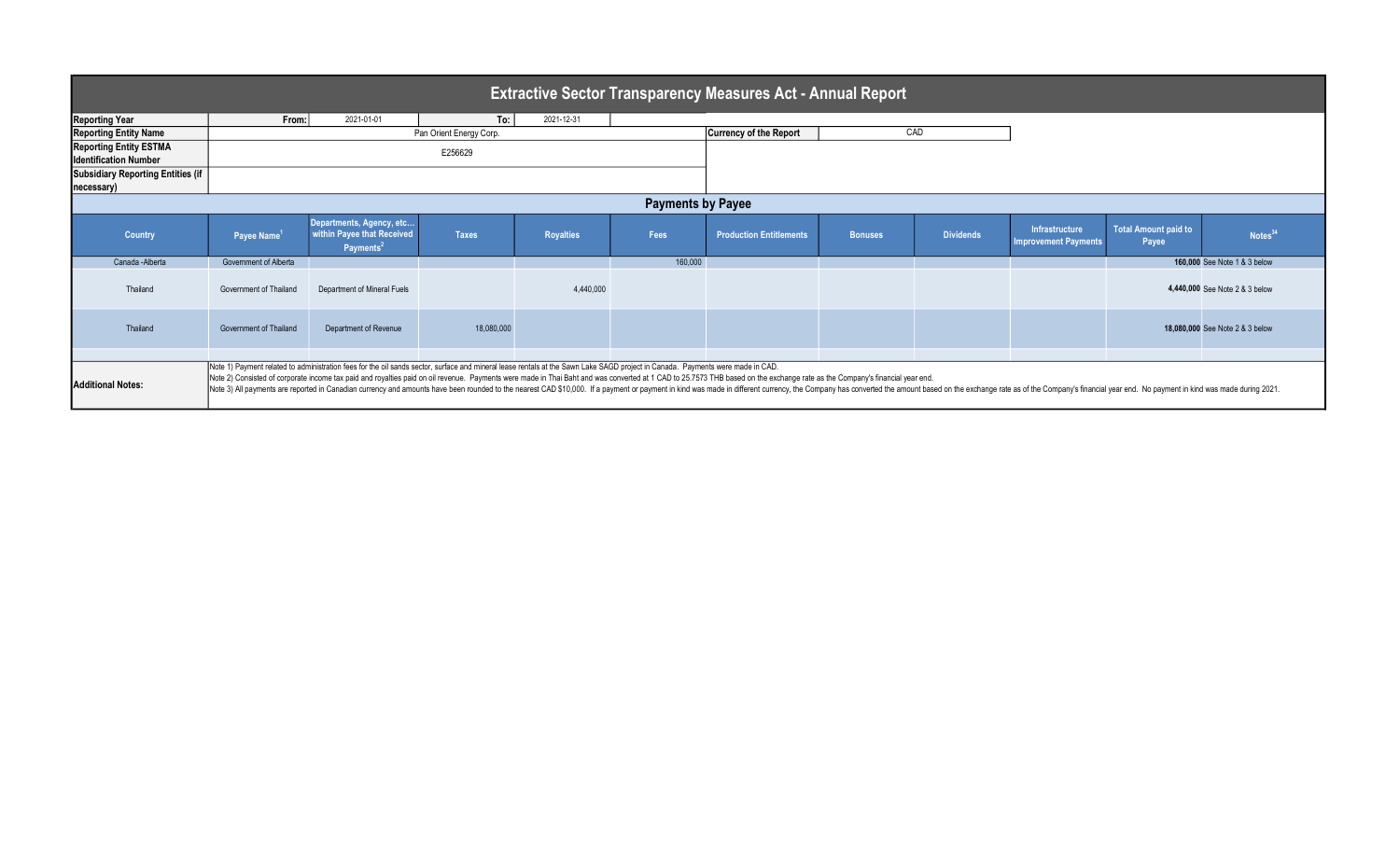| <b>Extractive Sector Transparency Measures Act - Annual Report</b> |                            |                                                                                                                                                   |                  |            |                                                                                                                                                                                                                                 |                               |                  |                                               |                                 |                      |  |  |
|--------------------------------------------------------------------|----------------------------|---------------------------------------------------------------------------------------------------------------------------------------------------|------------------|------------|---------------------------------------------------------------------------------------------------------------------------------------------------------------------------------------------------------------------------------|-------------------------------|------------------|-----------------------------------------------|---------------------------------|----------------------|--|--|
| <b>Reporting Year</b>                                              | From:                      | 2021-01-01                                                                                                                                        | To:              | 2021-12-31 |                                                                                                                                                                                                                                 |                               |                  |                                               |                                 |                      |  |  |
| <b>Reporting Entity Name</b>                                       | Pan Orient Energy Corp.    |                                                                                                                                                   |                  |            |                                                                                                                                                                                                                                 | <b>Currency of the Report</b> | CAD              |                                               |                                 |                      |  |  |
| <b>Reporting Entity ESTMA</b><br><b>Identification Number</b>      |                            |                                                                                                                                                   | E256629          |            |                                                                                                                                                                                                                                 |                               |                  |                                               |                                 |                      |  |  |
| Subsidiary Reporting Entities (if<br>necessary)                    |                            |                                                                                                                                                   |                  |            |                                                                                                                                                                                                                                 |                               |                  |                                               |                                 |                      |  |  |
|                                                                    | <b>Payments by Project</b> |                                                                                                                                                   |                  |            |                                                                                                                                                                                                                                 |                               |                  |                                               |                                 |                      |  |  |
| <b>Country</b>                                                     | Project Name <sup>1</sup>  | <b>Taxes</b>                                                                                                                                      | <b>Royalties</b> | Fees       | <b>Production Entitlements</b>                                                                                                                                                                                                  | <b>Bonuses</b>                | <b>Dividends</b> | Infrastructure<br><b>Improvement Payments</b> | Total Amount paid by<br>Project | Notes <sup>23</sup>  |  |  |
| Canada - Alberta                                                   | Sawn Lake SAGD Project     |                                                                                                                                                   |                  | 160,000    |                                                                                                                                                                                                                                 |                               |                  |                                               | 160,000                         | See Note 1 below     |  |  |
| Thailand                                                           | Concession L53             | 18,080,000                                                                                                                                        | 4,440,000        |            |                                                                                                                                                                                                                                 |                               |                  |                                               | 22,520,000                      | See Note 1 & 2 below |  |  |
|                                                                    |                            |                                                                                                                                                   |                  |            |                                                                                                                                                                                                                                 |                               |                  |                                               |                                 |                      |  |  |
| Additional Notes <sup>3</sup> :                                    | made during 2021.          | Note 2) Payments were made in Thai Baht and was converted at 1 CAD to 25.7573 THB based on the exchange rate as the Company's financial year end. |                  |            | Note 1) All payments are reported in Canadian currency and amounts have been rounded to the nearest CAD \$10,000. If a payment or payment in kind was made in different currency, the Company has converted the amount based on |                               |                  |                                               |                                 |                      |  |  |